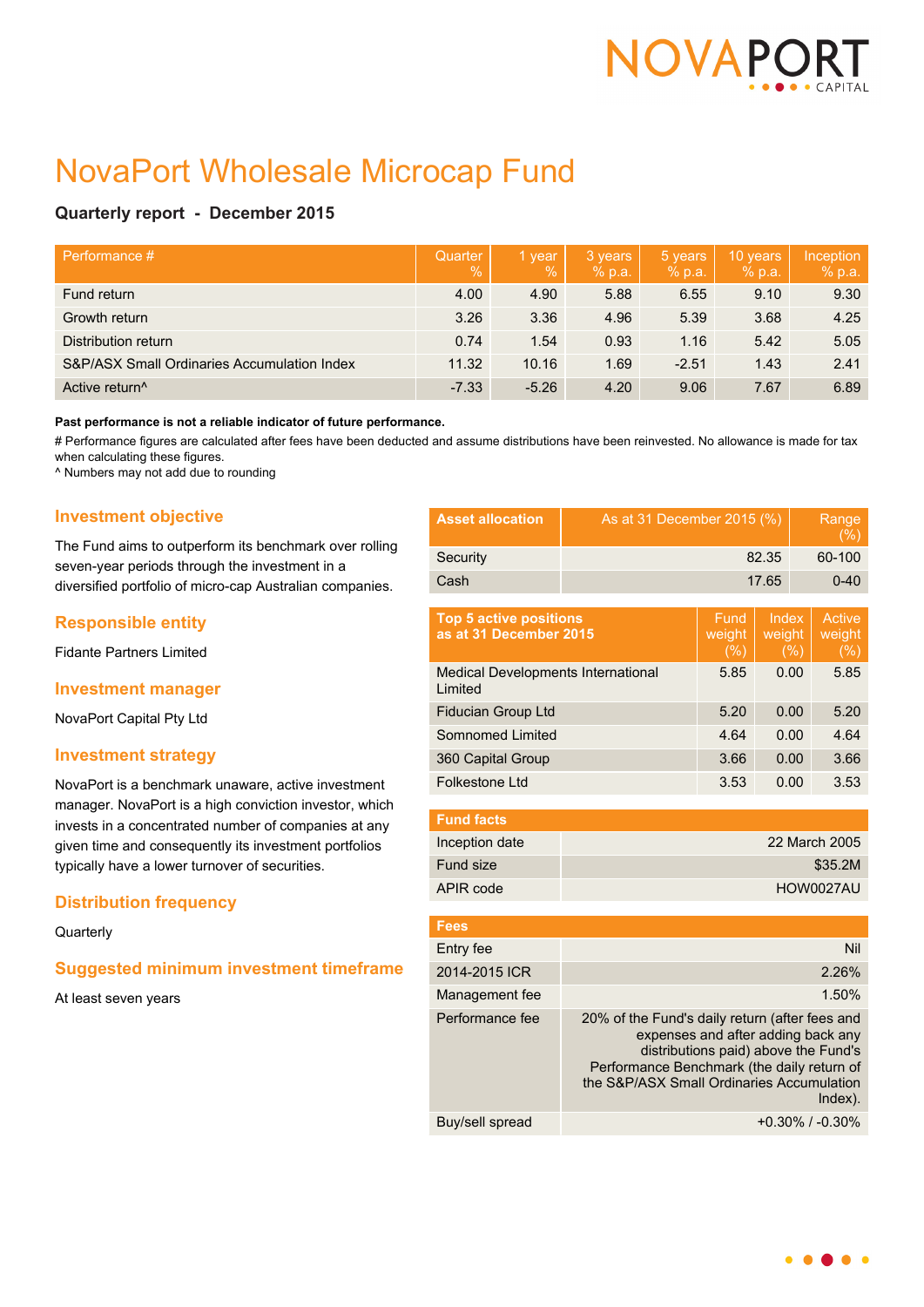# **Sector exposure as at 31 December 2015**



# **Market overview**

The S&P/ASX Small Ordinaries Accumulation Index finished 2015 strongly, up 11.32% over the December quarter, making it easily the best quarterly performance in over two years.

Part of the reason for such a strong performance was the material positive contribution by both the industrial and resources sectors. Recent experience has shown divergent returns between these two sectors which has impeded strong returns at the aggregate level. Small industrials were up 11.92% over the last three months of the year while resources were up 7.18%.

Global news flow was dominated by commentary and conjecture regarding the US Federal Reserve's first increase in interest rates as unprecedented monetary stimulus in place since 2008 in the form of ultra low interest rates is unwound. The performance of major stock indices around the world over December would suggest investors adopted a sanguine perspective (when the rate increase was confirmed) taking the view an increase in US rates reflects an economy that is finally on a sustainable path to growth and no longer in need of emergency stimulus.

In Australia, the Reserve Bank of Australia (RBA) continues to hold rates steady as evidence, while not overwhelming, reflects an economy that is slowly making the transition from being overly reliant on the resources sector for growth. Income growth remains weak, however low unemployment, buoyant house prices, low interest rates and petrol prices as well as a weaker Australian dollar continue to act as supportive drivers of an economy that is still growing, albeit slowly.

# **Fund performance summary**

The S&P/ASX Small Ordinaries Accumulation Index returned +11.32% for the quarter. The Fund underperformed the market and delivered a +4.00% return over the quarter.

# **Performance of key securities**

#### **Key contributors**

| Security name               | Sector                        | Active weight % | Value added % |
|-----------------------------|-------------------------------|-----------------|---------------|
| Clover Corp Ltd             | Health Care                   | 2.08            | 0.82          |
| Fiducian Group Ltd          | <b>Financials Ex Property</b> | 5.20            | 0.73          |
| Skydive the Beach Group Ltd | <b>Consumer Discretionary</b> | 3.09            | 0.40          |

#### **Clover Corp Ltd**

The company has continued to expand the breadth of its product offering by focussing on the medical food segment. As part of this, during the quarter Clover entered into a licence agreement to accelerate the development of its DHA emulsion for treatment of